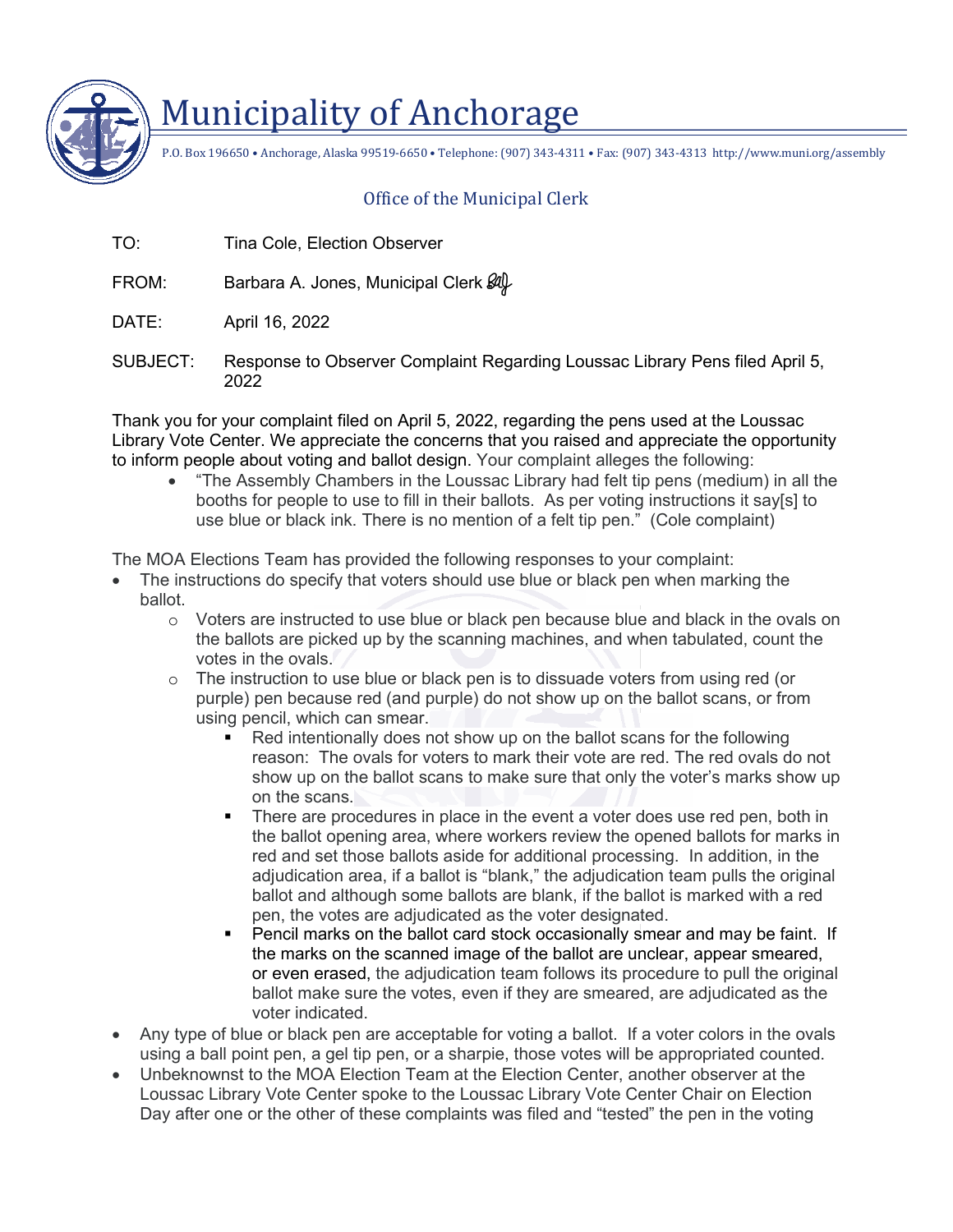booths at the vote center on a piece of destroyed "spoiled" ballot stock. (Please see attached pdf of the "test".)

- $\circ$  The "test" of the pen in the voting booths on the ballot stock demonstrated that the pens at the Loussac Library do not smear.
- $\circ$  The back page of the "test" also shows that the pen in the voting booths does not "bleed" through the ballot stock and compromise votes on other races or measures. In fact, the ballots are specifically designed so that no vote on one side of the ballot card is directly opposite the vote on the other side of the ballot card.

The Municipal code has specific rules for the Anchorage Vote Centers (AVCs) regarding providing the ballot to the voter, the voter marking the ballot, and the voter returning the voted ballot. AMC 28.50.120B. The code specifies that "

When a voter has qualified to vote, the election official shall give the voter an official ballot, a secrecy sleeve, and a return envelope. The voter shall use a booth or other designated private place to mark the ballot. After the voter has marked the ballot, the voter shall place the ballot into the provided secrecy sleeve and then into a return envelope, and deliver the return envelope to the ballot box or other secure container…."

The Municipal code also specifies that when mailing ballot packages, instructions shall be included in the ballot package. AMC 2.40.020D. However, neither the code section regarding mailed ballot packages nor the section regarding vote center, specifies the type of pen for marking the ballot. The Municipality uses the State of Alaska Division of Elections voting booths and signs; if we can change the signs to clarify that any type of blue or black pen is acceptable, we will.

Thank you again for bringing this complaint to our attention and providing us the opportunity to explain the reasons for the voter instructions to use blue or black pen. This response was developed in consultation with the Deputy Clerk – Elections and the Observer Liaisons.

C: Jamie Heinz, Deputy Municipal Clerk – Elections Dee Ennis, Observer Liaison Ralph Duerre, Observer Liaison Observer Contacts for other campaigns